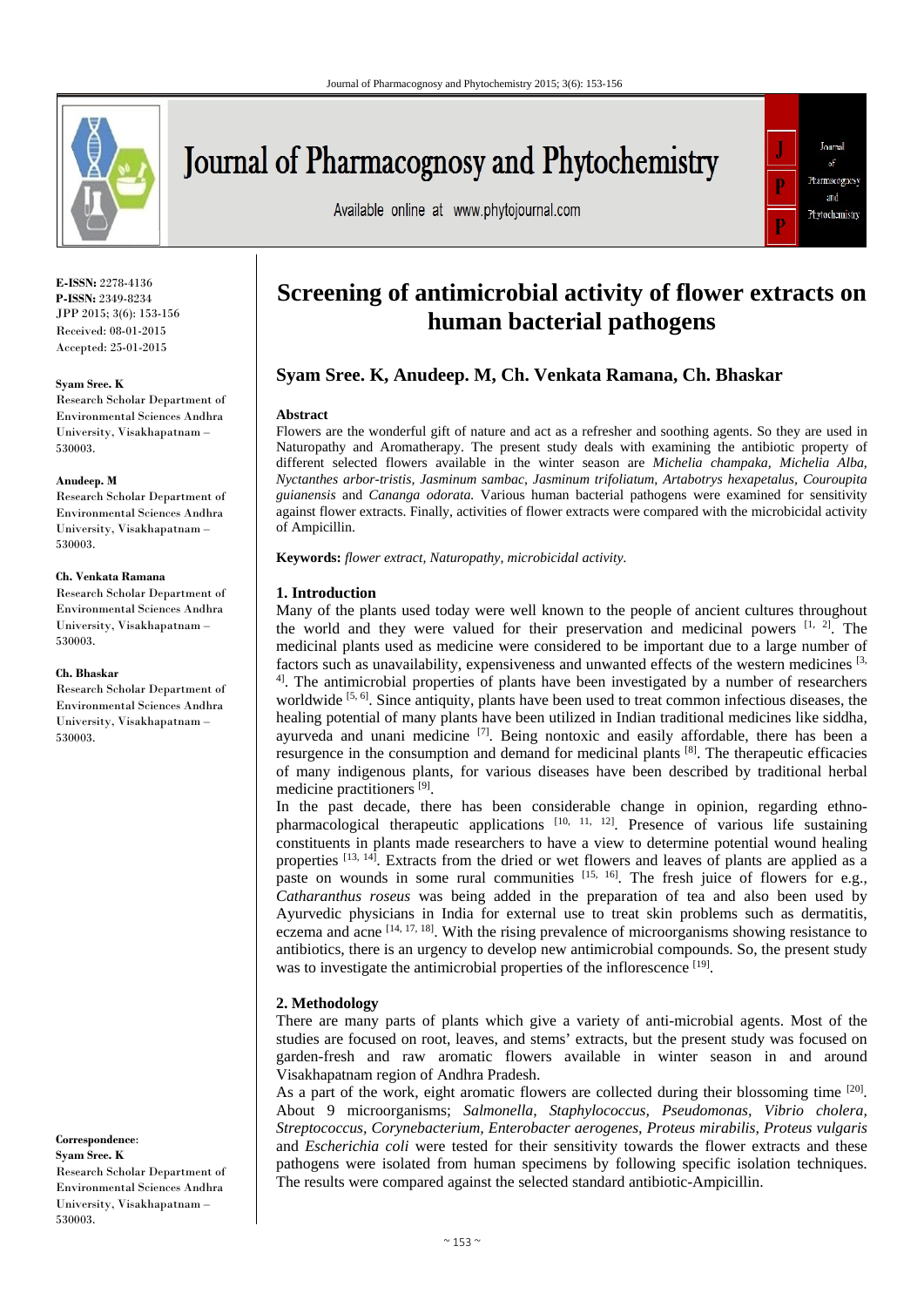| S. No. | <b>Plant Scientific Name</b> | <b>Common/Local Name</b> | <b>Sample Code</b> |
|--------|------------------------------|--------------------------|--------------------|
|        | Michelia champaka            | Sampangi                 | P1                 |
|        | Michelia alba                | Tella sampangi           | P <sub>2</sub>     |
|        | Nyctanthes arbortristis      | Parijatham               | P <sub>3</sub>     |
|        | Jasminum sambac              | Malli                    | P <sub>4</sub>     |
|        | Jasminum trifoliatum         | Sannajaji                | P <sub>5</sub>     |
|        | Artabotrys hexapetalus       | Phala sampangi           | P <sub>6</sub>     |
|        | Couroupita guianensis        | Nagamalli                | P7                 |
|        | Cananga odorata              | Aaku sampangi            | P8                 |









*Michelia champaka Michelia alba Nyctanthes arbortristis Jasminum sambac* 



*Jasminum trifoliatum Artabotrys hexapetalus Couroupita guianensis Cananga odorata* 





# **Fig 1:** Showing selected flower species

# **2.1 Preparation of flowers' extracts**

Sterile screw cap test tubes carrying 10 ml of n-butanol each were prepared. They are aseptically carried to the sample collection area. Flowers are plucked during their blossoming time (note: blossoming time varies with each flowering tree) and 5 g of each variety of flowers are weighed and directly suspended in 10 ml of n-butanol solvent in screw cap tube. Samples are transported to the laboratory and stored for extraction of compounds for 5 days at room temperature <sup>[21]</sup>. Butanolic extracts were collected by filtering the material using sterile cheese cloth <sup>[22]</sup>. Collected extracts were used for testing the antibacterial activity.

# **2.2 Agar diffusion test (Kirby–Bauer method)**

The antimicrobial activity of flower extracts was identified by following Agar well diffusion method  $[23, 24, 25]$ . Microbial growth was determined by measuring the diameter of the zone of inhibition. For each bacterial strain, controls were maintained where pure solvent (n-butanol) was used instead of the extract. Occurrence of zone of inhibition around the wells is an indicator of sensitivity. The report can be attained by measuring the diameter of the zone of inhibition. The experiment was done thrice and the mean values were represented. Final report should be purely of zone of inhibition produced by extract which is obtained by subtracting zone of inhibition by control from zone formed by test sample against respective microorganism.

#### **3. Results and Discussion**

Identities of the test bacterial isolates were confirmed through biochemical characterization for catalase, indole production, Voges-Proskauer, methyl red, citrate utilization, H2S production and oxidase (Table 1).

**Table 2:** Identification of bacterial isolates by conventional biochemical tests

| Organism               | Cat            | OХ | IP             | MR        | VP | CU | <b>HSP</b> | <b>Motility</b> | <b>Specific test</b>   |
|------------------------|----------------|----|----------------|-----------|----|----|------------|-----------------|------------------------|
| Salmonella typhi       | ٠              |    | ۰              | $\pm$     |    |    |            | motile          | SIM test               |
| Staphylococcus aureus  |                |    | $\blacksquare$ | $\pm$     |    |    |            | $\blacksquare$  | Coagulase              |
| Pseudomonas            |                |    | $\blacksquare$ | ۰         |    |    |            |                 | Pyocyanin Pigmentation |
| Vibrio cholera         |                |    | +              | $^{+}$    |    |    |            |                 | Ornithinase            |
| Streptococcus pyogenes | ۰              | -  |                |           |    |    |            | $\blacksquare$  | <b>PYR</b> test        |
| Corynebacteria         | $\,{}^+$       |    | -              |           |    |    |            |                 | Tellurite test         |
| E. aerogenes           | $\blacksquare$ |    | -              |           |    |    |            |                 | growth on EMB agar     |
| Proteus vulgaris       |                |    |                | $\ddot{}$ |    |    |            | $+/-$           | PPA test               |
| Escherichia coli       |                |    |                | $^{+}$    |    |    |            |                 | growth on EMB agar     |

Here, Cat = Catalase, IP= Indole Production, VP = Voges-Proskauer, MR = Methyl Red, CU = Citrate Utilization,  $HSP = H2S$  production,  $OX = Ox$  dase,  $+$  sign denotes positive and  $-$  sign denotes negative.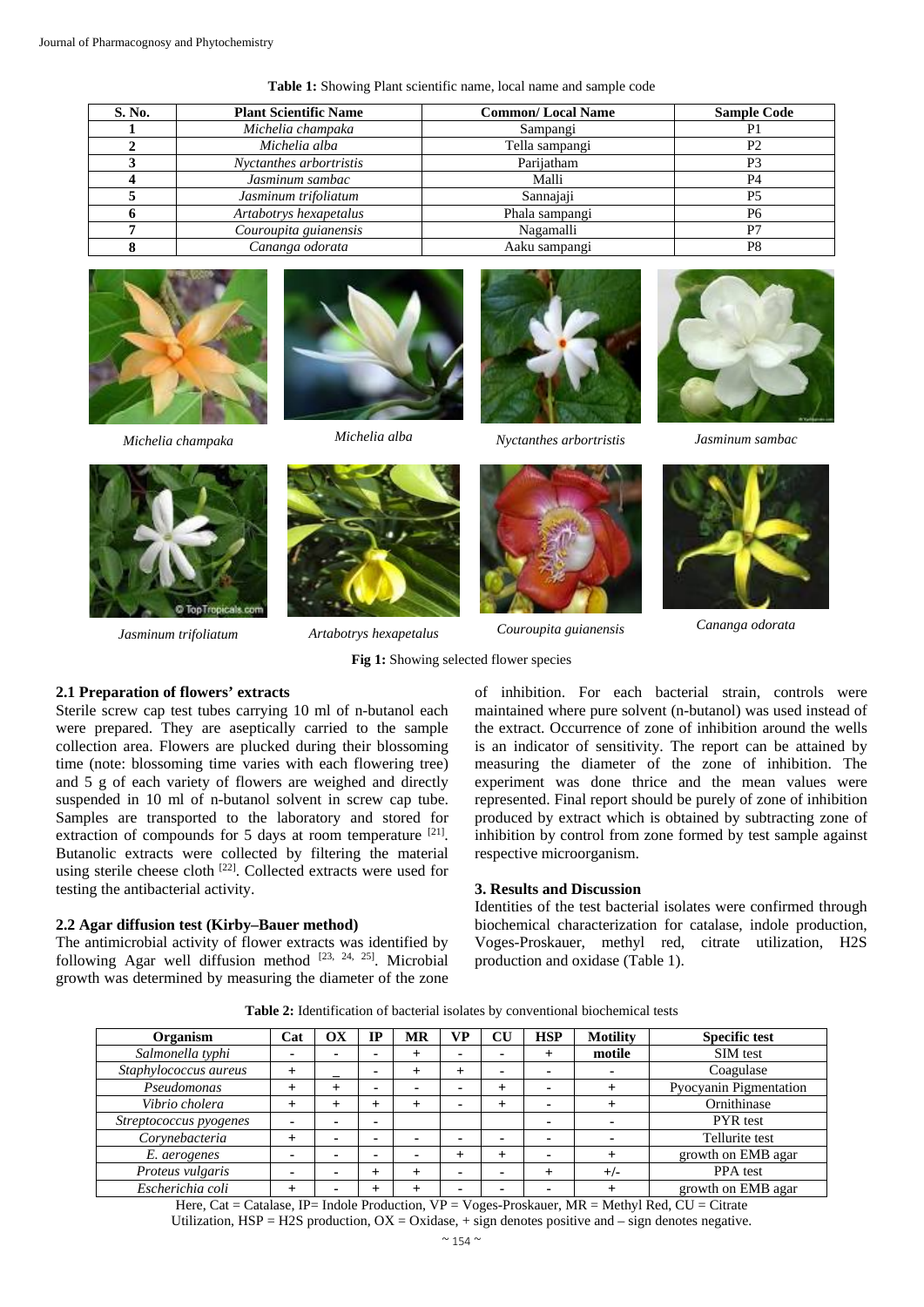| S. No.       | <b>Microorganism</b> | zone of inhibition in mm |                |                          |                          |                          |    |                          |                |  |
|--------------|----------------------|--------------------------|----------------|--------------------------|--------------------------|--------------------------|----|--------------------------|----------------|--|
|              |                      | P <sub>1</sub>           | P <sub>2</sub> | <b>P3</b>                | <b>P4</b>                | <b>P5</b>                | P6 | P7                       | P <sub>8</sub> |  |
|              | Salmonella typhi     | 32                       | 27             | 18                       | 21                       | 22                       | 25 | 26                       | 29             |  |
|              | Staphylococcus       | 26                       | 17             | $\overline{\phantom{0}}$ | $\overline{\phantom{a}}$ | 15                       | 18 | 22                       | 20             |  |
| 3            | Pseudomonas          |                          | 18             | $\overline{\phantom{0}}$ | 15                       | 20                       | 15 | 18                       | 34             |  |
|              | Vibrio cholera       | 28                       | 21             | ົ                        | 18                       | 18                       | 25 | 20                       | 22             |  |
|              | <i>Streptococcus</i> | 25                       | 19             | 20                       | 19                       | 17                       | 18 | 16                       | 23             |  |
| <sub>(</sub> | Corynebacteria       | 27                       | 21             | -                        | 16                       | 14                       | 23 | $\overline{\phantom{0}}$ | 27             |  |
|              | E. aerogenes         | 19                       |                | 18                       | 15                       | $\overline{\phantom{0}}$ |    | 15                       | 24             |  |
| 8            | Proteus vulgaris     | 23                       | 15             |                          | 18                       | 18                       | 20 | 15                       | 22             |  |
| Q            | Escherichia coli     | 20                       | 23             | 16                       | 16                       | 21                       | 18 | 23                       | 25             |  |

**Table 3:** Antibacterial effects of the flowers extracts collected during blossoming





**Fig 2:** Zone of inhibition in mm (Kirby–Bauer method)

| S. No.       | Microorganism        | zone of inhibition in mm |                          |                          |                          |                |           |                          |                |  |
|--------------|----------------------|--------------------------|--------------------------|--------------------------|--------------------------|----------------|-----------|--------------------------|----------------|--|
|              |                      | P <sub>1</sub>           | <b>P2</b>                | P <sub>3</sub>           | <b>P4</b>                | P <sub>5</sub> | <b>P6</b> | P7                       | P <sub>8</sub> |  |
|              | Salmonella           | 23                       | 17                       | 18                       | 14                       | 14             | 18        | 15                       | 24             |  |
|              | Staphylococcus       | 17                       | -                        | $\overline{\phantom{0}}$ | $\overline{\phantom{a}}$ | 12             | 16        | 12                       | 12             |  |
|              | Pseudomonas          | -                        | 11                       | $\overline{\phantom{0}}$ | $\overline{\phantom{0}}$ | 17             | 11        | 9                        | 20             |  |
|              | Vibrio cholera       | 22                       | 16                       |                          | 15                       | 14             | 20        | 11                       | 20             |  |
|              | <i>Streptococcus</i> | 23                       | 14                       |                          | 14                       | 13             | 13        | 15                       | 21             |  |
| <sub>6</sub> | Corynebacteria       | 22                       | 15                       |                          | 12                       | 10             | 16        | $\overline{\phantom{0}}$ | 23             |  |
|              | E. aerogenes         | 15                       | $\overline{\phantom{0}}$ | 10                       | $\overline{\phantom{0}}$ |                |           | 10                       | 12             |  |
|              | Proteus vulgaris     | 19                       | -                        | $\overline{\phantom{0}}$ | 14                       | 14             | 17        | 8                        | 19             |  |
|              | Escherichia coli     | 15                       | 17                       | 11                       | 13                       | 13             | 15        | 17                       | 22             |  |

**Table 4:** Antibacterial effects of the flowers extracts collected after complete blossoming

The antimicrobial activity of butanol extract in during winter season flowers within during blossoming and complete blossoming of *Michelia champaka, Michelia alba, Nyctanthes arbortristis, Jasminum sambac, Jasminum trifoliatum, Artabotrys hexapetalus, Couroupita guianensis* and *Cananga odorata.* Against human pathogenic bacteria*, Salmonella, Staphylococcus, Pseudomonas, Vibrio cholera, Streptococcus, Corynebacterium, Enterobacter aerogenes, Proteus mirabilis, Proteus vulgaris* and *Escherichia coli* were measured by measuring the zone of inhibition in Agar diffusion test (Kirby– Bauer method). Against butanol extract, *Pseudomonas, Salmonella, Vibrio cholera, Corynebacterium, Staphylococcus, Streptococcus, Escherichia coli, Enterobacter aerogenes, Proteus vulgaris* showed a highest inhibition zone of 34, 32, 28, 27, 26, 25, 25, 24 and 22 during blossom and complete blossoming time. We found that the extracts of *Cananga odorata* flowers showed stronger antibacterial

activity than that of *Nyctanthes arbortristis* (Table 2 and 3). The maximum zone of inhibition (34 mm) was observed against *Pseudomonas*, followed by *Salmonella* (32 mm) and *Vibrio cholera* (28 mm) the lowest against *Streptococcus* (7 mm) at the highest amount of flower extracts (Table 2).

## **4. Conclusion**

Active compounds present in the butanol extracts show the antibacterial activity within the flower dependant manner. Extracts of flowers collected during blossoming time were found much effective when compared to extracts of flowers collected after complete blossoming. Extracts of *Michelia champaka, Michelia alba, Nyctanthes arbor-tristis, Jasminum sambac, Jasminum trifoliatum, Artabotrys hexapetalus, Couroupita guianensis* and *Cananga odorata* are used; out of which *Michelia champaka, Cananga odorata* have shown good activity. *Nyctanthes arbor-tristis extracts* have shown